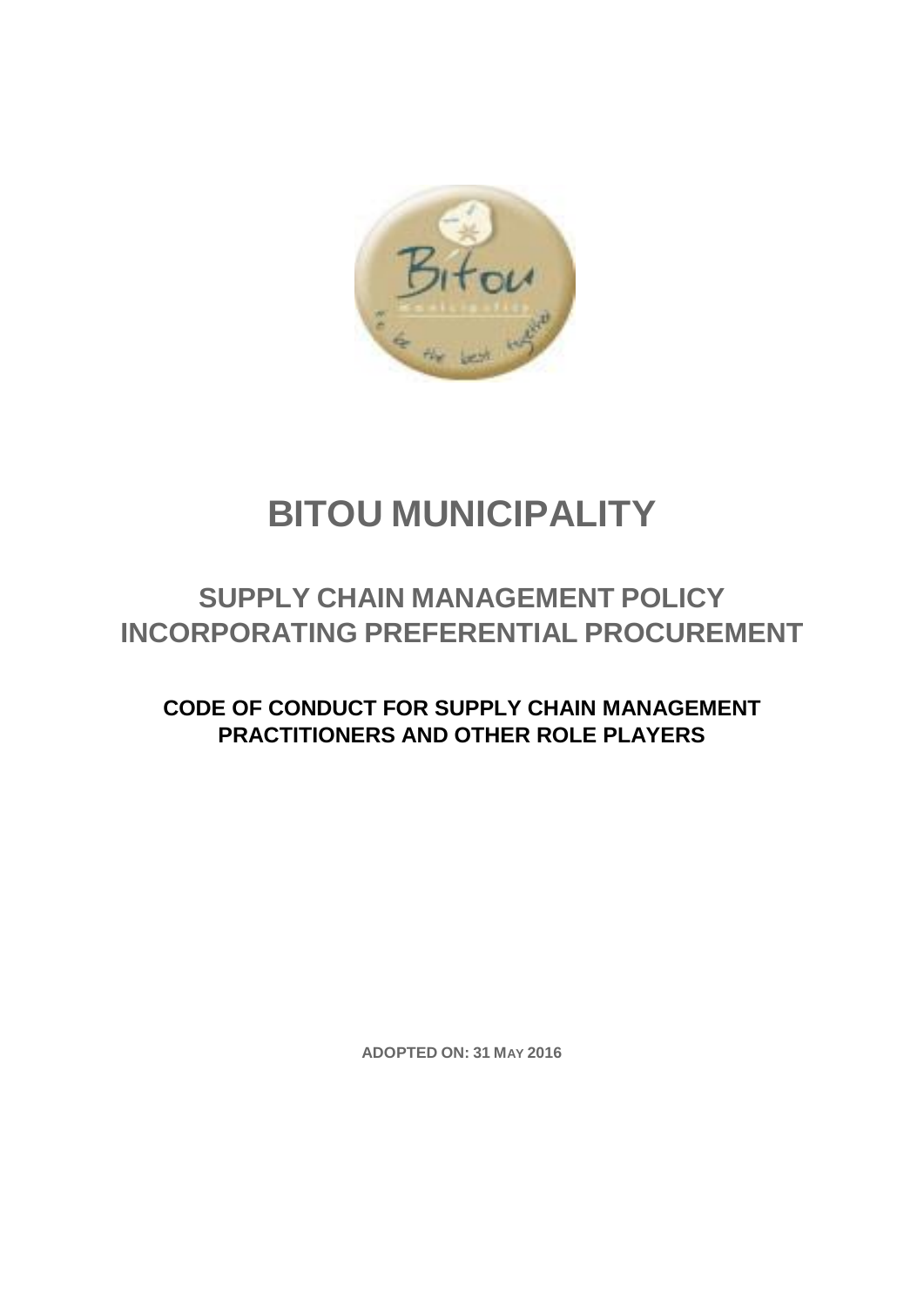#### **CODE OF CONDUCT FOR SUPPLY CHAIN MANAGEMENT PRACTITIONERS AND OTHER ROLE PLAYERS**

The purpose of this Code of Conduct is to promote mutual trust and respect and an environment where business can be conducted with integrity and in a fair and reasonable manner.

#### **1 General Principles**

- 1) The municipality commits itself to a policy of fair dealing and integrity in the conducting of its business. Officials and other role players involved in supply chain management (SCM) are in a position of trust, implying a duty to act in the public interest. Officials and other role players should not perform their duties to unlawfully gain any form of compensation, payment or gratuities from any person, or provider/contractor for themselves, their family or their friends.
- 2) Officials and other role players involved in SCM should ensure that they perform their duties efficiently, effectively and with integrity, in accordance with the relevant legislation, policies and guidelines. They should ensure that public resources are administered responsibly.
- 3) Officials and other role players involved in SCM should be fair and impartial in the performance of their functions. They should at no time afford any undue preferential treatment to any group or individual or unfairly discriminate against any group or individual. They should not abuse the power and authority vested in them.

#### **2 Conflict of interest**

- 1) An official or other role player involved with supply chain management
	- a) must treat all providers and potential providers equitably;
	- b) may not use his or her position for private gain or to improperly benefit another person;
	- c) may not accept any reward, gift, favour, hospitality or other benefit directly or indirectly, including to any close family member, partner or associate of that person, of a value more than R350;
	- d) must declare to the Accounting Officer details of any reward, gift, favour, hospitality or other benefit promised, offered or granted to that person or to any close family member, partner or associate of that person;
	- e) must declare to the Accounting Officer details of any private or business interest which that person, or any close family member, partner or associate, may have in any proposed procurement or disposal process, or in any award of a contract by the municipality;
	- f) must immediately withdraw from participating in any manner whatsoever in a procurement or disposal process or in the award of a contract in which that person, or any close family member, partner or associate, has any private or business interest;
	- g) must declare any business, commercial and financial interests or activities undertaken for financial gain that may raise a possible conflict of interest;
	- h) should not place him/herself under any financial or other obligation to outside individuals or organizations that might seek to influence them in the performance of their official duties; and
	- i) should not take improper advantage of their previous office after leaving their official position.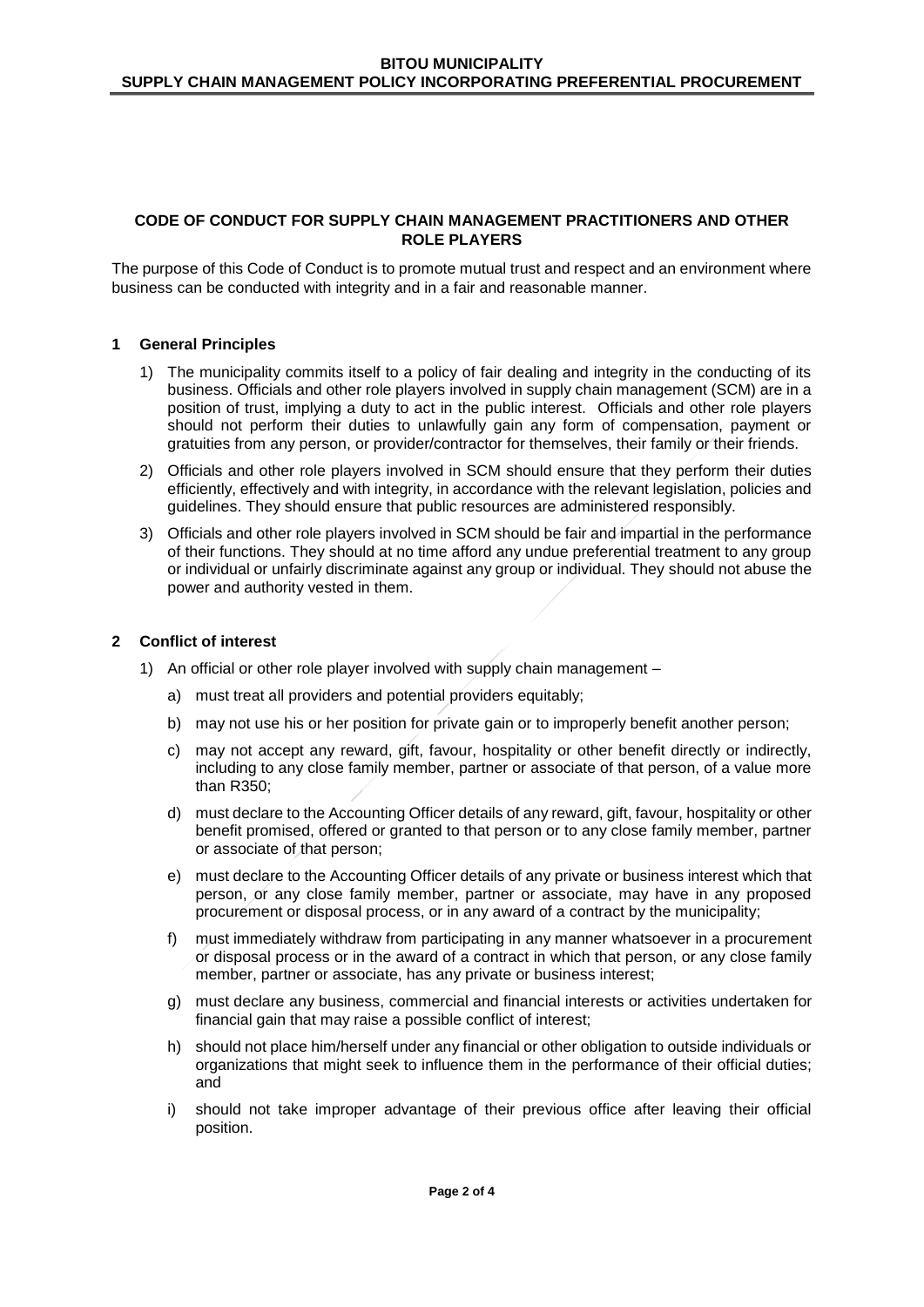#### **3 Accountability**

- 1) Practitioners are accountable for their decisions and actions to the public.
- 2) Practitioners should use public property scrupulously.
- 3) Only Accounting Officers or their delegates have the authority to commit the municipality to any transaction for the procurement of goods and / or services.
- 4) All transactions conducted by a practitioner should be recorded and accounted for in an appropriate accounting system.
- 5) Practitioners should not make any false or misleading entries into such a system for any reason whatsoever.
- 6) Practitioners must assist the Accounting Officer in combating fraud, corruption, favouritism and unfair and irregular practices in the supply chain management system.
- 7) Practitioners must report to the Accounting Officer any alleged irregular conduct in the supply chain management system which that person may become aware of, including:
	- a) any alleged fraud, corruption, favouritism or unfair conduct;
	- b) any alleged contravention of the policy on inducements, rewards, gifts and favours to municipalities or municipal entities, officials or other role players; and
	- c) any alleged breach of this code of conduct.
- 8) Any declarations made must be recorded in a register which the Accounting Officer must keep for this purpose.
- 9) Any declarations made by the Accounting Officer must be made to the mayor who must ensure that such declaration is recorded in the register.

#### **4 Openness**

Practitioners should be as open as possible about all the decisions and actions that they take. They should give reasons for their decisions and restrict information only if it is in the public interest to do so.

#### **5 Confidentiality**

- 1) Any information that is the property of the municipality or its providers should be protected at all times. No information regarding any bid / contract / bidder / contractor may be revealed if such an action will infringe on the relevant bidder's / contractor's personal rights.
- 2) Matters of confidential nature in the possession of officials and other role players involved in SCM should be kept confidential unless legislation, the performance of duty or the provisions of law requires otherwise. Such restrictions also apply to officials and other role players involved in SCM after separation from service.

#### **6 Bid Specification / Evaluation / Adjudication Committees**

- 1) Bid specification, evaluation and adjudication committees should implement supply chain management on behalf of the municipality in an honest, fair, impartial, transparent, costeffective and accountable manner.
- 2) Bid evaluation / adjudication committees should be familiar with and adhere to the prescribed legislation, directives and procedures in respect of supply chain management in order to perform effectively and efficiently.
- 3) All members of Bid Adjudication Committees should be cleared by the Accounting Officer at the level of "CONFIDENTIAL" and should be required to declare their financial interest annually.